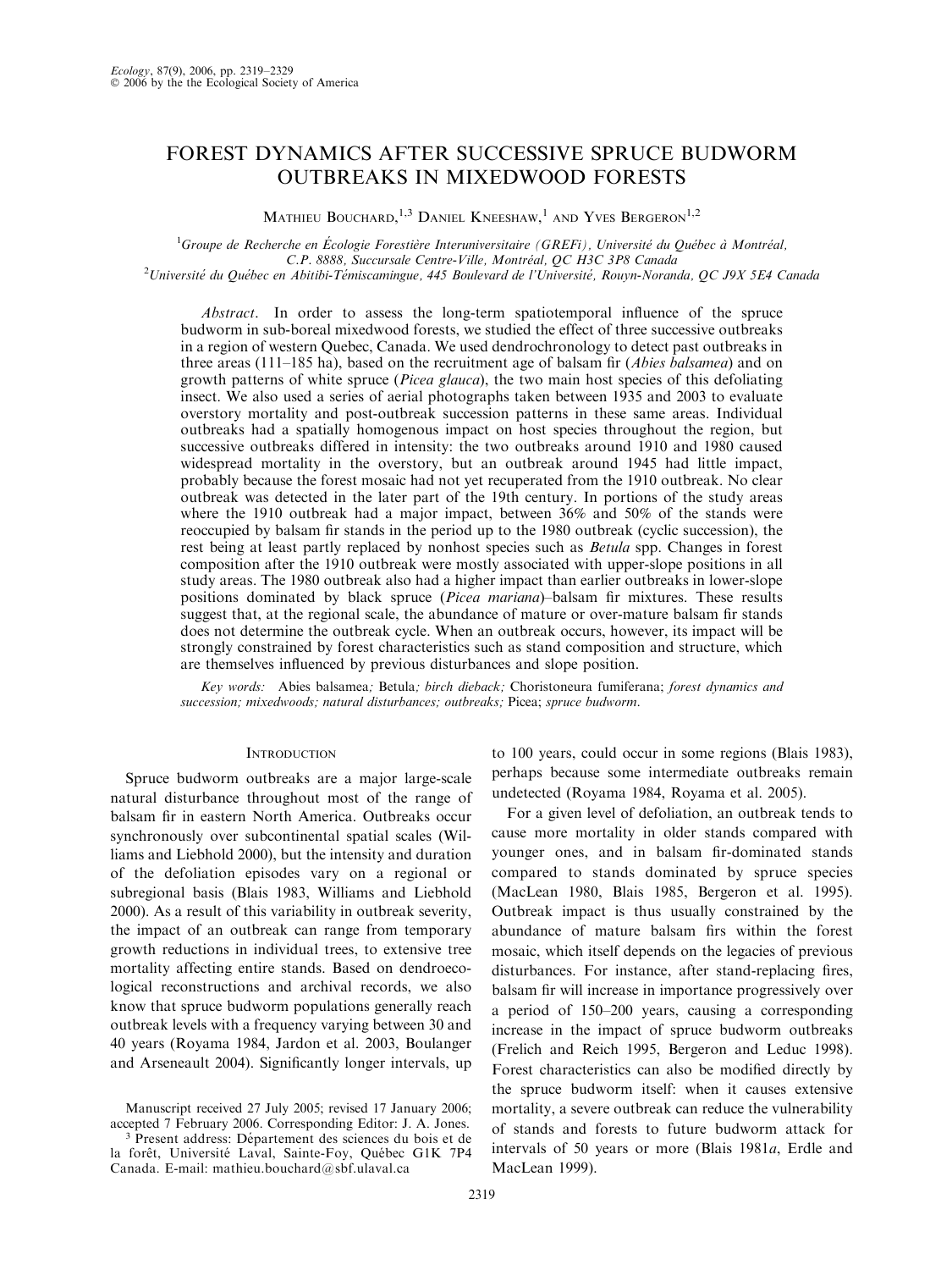Several studies indicate that most balsam fir stands killed during an outbreak will be replaced by stands of similar composition, because balsam fir stands often contain an abundant seedling bank (Ghent et al. 1957, MacLean 1980, 1984, Blais 1983, 1985, MacLean and Ostaff 1989, Morin 1990, 1994). Other studies, essentially conducted in warmer or dryer climates where fir is less ubiquitous, indicate that nonhost species may invade in larger canopy openings (Baskerville 1975, Batzer and Popp 1985, Osawa 1994, Kneeshaw and Bergeron 1998, 1999) or when the balsam fir seedling bank is less dense (Déry et al. 2000). The fate of these nonhosts is uncertain, and some or all of them may disappear in the years following the disturbance (MacLean 1984, Osawa 1994). An increased abundance of nonhost species after a spruce budworm outbreak has also been observed in studies carried out over large spatial scales (Frelich and Reich 1995, D'Aoust et al. 2004), but it is not clear whether these outbreaks accelerated postfire succession or triggered successional processes of their own.

Forest management activities such as logging and fire suppression could also be responsible for an increase in balsam fir content in some regions (Blais 1983), a factor that may be responsible for an increase in outbreak severity during the 20th century in eastern Canada (Blais 1983, Jardon et al. 2003). However, this temporal change in outbreak patterns may also be due to factors unrelated directly to forest characteristics, such as the impact of climate and stochastic factors on population dynamics of the insect and its natural enemy complex (Royama 1984, Royama et al. 2005).

Our objectives in this study were to measure spruce budworm outbreak impacts in terms of overstory mortality and succession at various spatial scales, and evaluate the possible influence of previous disturbances on these patterns. We used a combination of dendrochronological reconstructions and the interpretation of old aerial photographs to study the effect of successive outbreaks in three mixed-species unlogged areas (113– 183 ha) that have not been affected by major fires for at least 200 years.

#### STUDY REGION

#### Vegetation and disturbances

Our study took place in the Témiscamingue region, in the western portion of the Province of Quebec (Canada), within the transitional vegetation zone between the boreal forest and the temperate northern hardwood forest zone, corresponding to the balsam fir/yellow birch bioclimatic domain according to the latest provincial classification (Saucier et al. 1998). Soils in the study region are dominated by glacial deposits, and the sampled areas were mostly located on tills at least 1 m thick. A mean annual temperature of  $1.9^{\circ}$ C and a mean annual precipitation of 995.9 mm (including 290.8 cm as snow) were recorded during the 1971–2001 period at Belleterre's meteorological station  $(47^{\circ}23' \text{ N}, 78^{\circ}42' \text{ W})$ .

In this region, the topographic gradient is linked to variations in factors known to be important for the establishment and growth of the different tree species, such as drainage, nutrient availability, soil depth, and microclimate (Fraser 1954, MacHattie and McCormack 1961, Geiger 1965, Brown 1981). In forests that have not been affected by fire for a long period, mesic–xeric hilltops are often dominated by sugar maple (*Acer* saccharum), upper-slope mesic sites have mixed stands dominated by yellow birch (Betula alleghaniensis), middle-slope or lower-slope mesic sites have mixed stands dominated by boreal species (balsam fir, white birch [Betula papyrifera] or white cedar [Thuja occidentalis]), and imperfectly drained lower slopes or lowlands are dominated by black spruce together with some balsam fir and white cedar. The length of the natural fire cycle has been estimated to be 200 years (Grenier et al. 2005), and fire-adapted species such as aspen (Populus tremuloides) and jack pine (Pinus banksiana) are also present in the region.

Aerial surveys conducted during the last century confirm that major defoliation episodes by the spruce budworm occurred in the area between 1909 and 1918 (Swaine and Craighead 1924, Brown 1970), between 1938 and 1948 (Brown 1970), and between 1972 and 1984 (Hardy et al. 1986). For the rest of this paper, these three outbreaks will be referred to as the 1910, 1945, and 1980 outbreaks, respectively. The history of spruce budworm outbreaks during the 19th century has also been studied in surrounding regions through dendrochronology, but some uncertainties remain. For the region to the southeast of Témiscamingue, Blais  $(1981b)$ found that no outbreaks occurred during the 19th century. For the Lake Duparquet area,  $\sim$ 150 km to the northwest of our study sites, Morin et al. (1993) found evidence of an outbreak occurring ca. 1830. In another study covering a large sector of western Québec, Jardon et al. (2003) found minor outbreaks occurring close to our study sites around 1860 and 1890.

# Study areas

Three areas were selected for detailed photointerpretation and dendroecological analysis. All sites had a minimum area of 100 ha, contained all the main latesuccessional mixed-stand types present along the toposequence, had no evidence of harvesting, and had not burned for at least 200 years based on the age of dominant trees. The extensive tree harvesting in the region in recent decades made the location of sites difficult, and the three chosen areas, which are separated by at least 25 km, are probably the last remaining virgin late-successional stands in the region. For each of these areas, we excluded from the analysis the portions of the stands where spruce budworm host species have been very rare throughout the 20th century (sugar maple stands on hilltops, swamps, or inundated areas), and a few stands affected by disturbances other than by spruce budworm outbreaks during the 1935–2003 period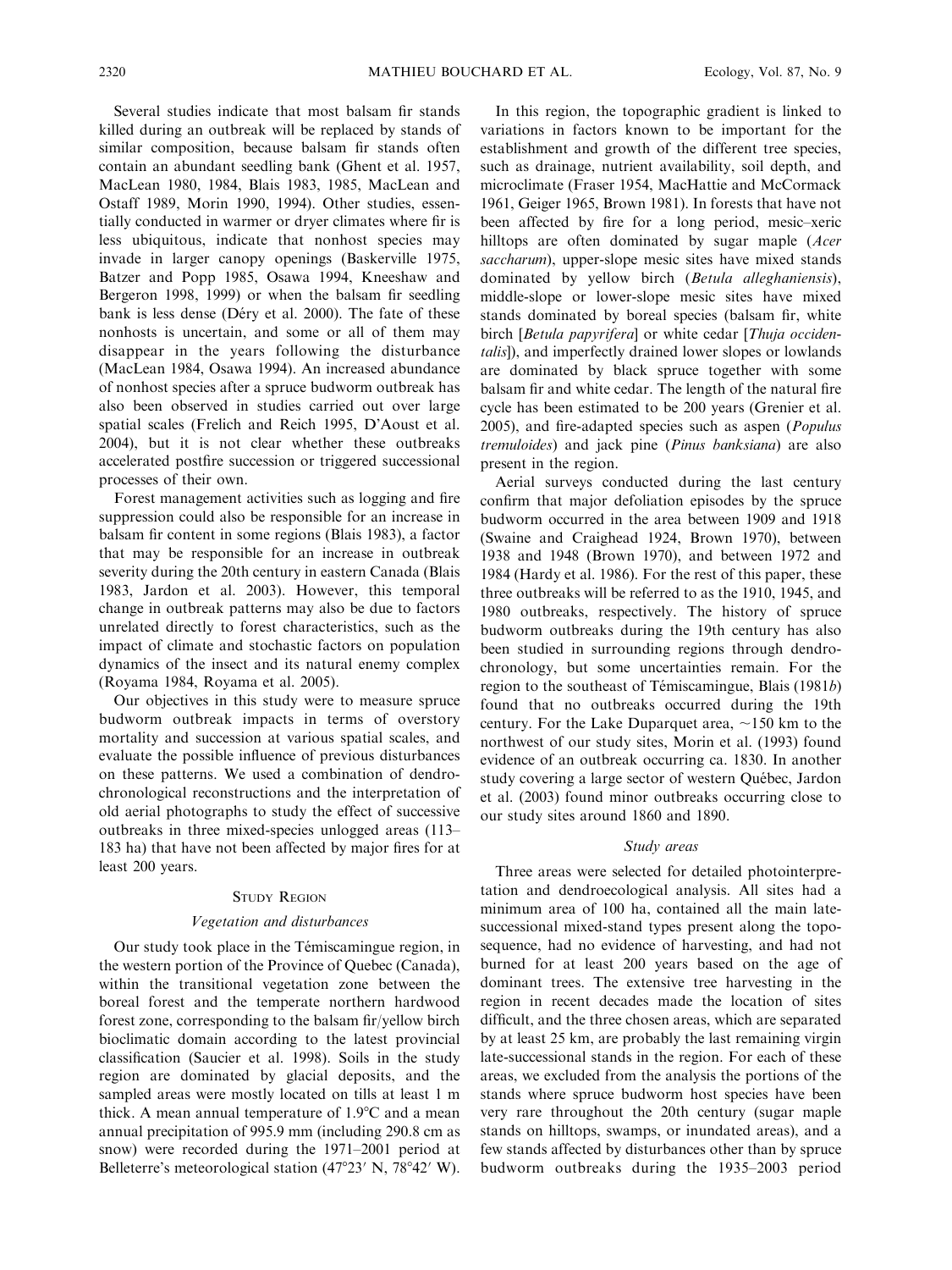

FIG. 1. Location of the areas studied (outline map) and canopy composition (shaded maps) in 1965 (Belleterre and Sandeau) and 1971 (Grassy). Open cells within the three photo-interpreted landscapes were not considered in the analyses because host tree species were absent or because they were affected by disturbances other than spruce budworm outbreaks (see Study regions: Study areas for details).

(partial cuttings in the Belleterre area and local windthrows in the Grassy area) (see open cells in Fig. 1).

The westernmost area (124.0 ha) is located near the town of Belleterre, and is characterized by a hilly topography and relatively few flat surfaces. The largest area (185.5 ha), located near Lake Sandeau, features a few small hills, and a large, relatively flat surface in the southwest portion. The easternmost area (111.0 ha), located near Lake Grassy, features an extensive flat surface throughout the northern part. The range of elevations is less in the Grassy area (30 m), compared with 40 and 50 m in the Sandeau and Belleterre areas, respectively (Fig. 1).

# **METHODS**

# Dendrochronology

Spruce budworm outbreak chronologies were developed for each of the three studied areas based on white spruce growth patterns. White spruce was selected for the analysis rather than balsam fir because it often survives attacks, which allows for longer time series compared with balsam fir. Twenty-three trees were sampled in the Belleterre area, 34 in the Sandeau area, and 35 in the Grassy area. Large trees dispersed on mesic sites throughout the study areas were used. Two cores per tree were taken at a height of 1 m, stored in elongated containers, and later mounted on wooden holders and sanded. The width of growth rings was measured to an accuracy of 0.001 mm using a Velmex Uni Slide measuring table (Velmex Incorporated, Bloomfield, New York, USA) connected to a computer. The COFECHA computer program (Holmes 1997) was used to test for possible dating or measurement errors.

The detection of past spruce budworm outbreaks from tree ring measurements was done following standard dendrochronological techniques (Jardon et al. 2003, Boulanger and Arseneault 2004). Standard chronologies were built for each tree with the program ARSTAN (Holmes 1997), using a cubic smoothing spline to detrend the series (with a 50% frequency response cutoff of 60 years). For each tree chronology we considered that a growth reduction was significant when it lasted .5 years and included at least one year when growth was reduced below the mean by 1.28 standard deviations or more (Speer et al. 2001). All calculations for the detection of possible outbreak periods were done using the OUTBREAK program (Holmes and Swetnam 1996). Since outbreak detection was more efficient when based solely on host species growth responses for known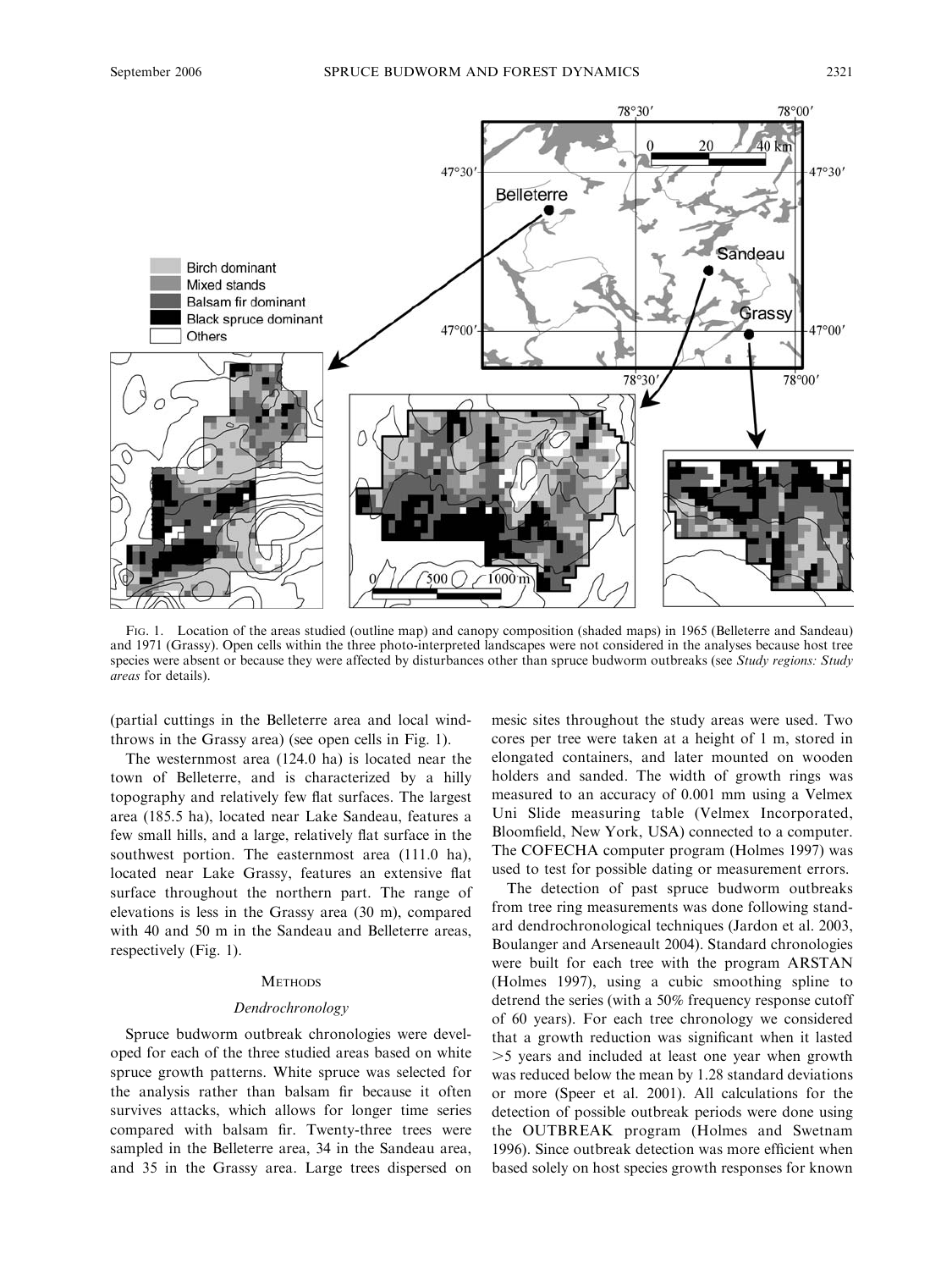20th-century outbreaks, no correction was applied by standardizing with a nonhost control species. In each study area, we inferred outbreak occurrence from the proportion of the trees alive during a given decade that showed significant growth reductions.

To assess the age distribution of the balsam fir cohort that died during the last outbreak, 100 dead balsam firs were sampled in each of the three areas. The logs and snags were selected systematically along randomly disposed transects on mesic sites across the areas. As most of these trees were very rotten at the base, disks were cut at 1 m height. Age was not corrected for the time to reach 1 m in height because we consider that tree age at 1 m is a valid indicator of the stand replacement process. Most trees could be cross-dated visually through the presence of marker years, such as a pale ring (1956), narrow rings caused by spruce budworm defoliation (1946–1947), and narrow rings unrelated to spruce budworm defoliation (1960, 1967). When any doubt arose during visual cross-dating, dates were validated with the COFECHA program by comparing ring-width series with a reference chronology built from a subsample of living balsam fir trees from each area.

# Photo-interpretation

The three areas were subdivided using a grid with 50  $\times$ 50 m cell size. The width of a cell represents  $\sim$ 2–3 times the average mature tree length in these forests, and enables us to focus on patch or stand-scale disturbance and regeneration patterns rather than gap-scale processes. The changes in vegetation composition and structure through the years were measured from aerial photographs available from federal or provincial government records. Photographs taken in 1945, 1981, 1991, and 2003 were available for all three areas. Photographs taken in 1965 were used for the Belleterre and Sandeau areas, 1971 photographs for the Grassy area only, and 1935 photographs for the Belleterre area only. Photographs taken in 1965 and 1971, at a time when a mature canopy covered most of the study areas, were used to classify the cells into four broad stand types (Fig. 1). An elevation class was derived from topographic maps (10-m contours), and values were attributed to each cell.

Because very few permanent and stable open areas such as roads or rock outcrops could be identified, no formal spatial corrections were made when superimposing the grid to the photos from different periods. To maximize the accuracy and precision of grid overlay we used transient control points such as very large pine trees, stand boundaries, breaks in land relief, and small ponds or swamps. Errors due to distortion are considered to be minor because the relief is not strongly accentuated.

The impact of spruce budworm outbreaks was determined on aerial photos 0–30 years after their occurrence. We described the impact as ''major'' when no overstory was present in 65% or more of the area

within a given cell; based on field observations and previous research conducted in these forests (Bouchard et al. 2005), we consider that  $>65\%$  consisting of canopy openings is sufficient to initiate recruitment of an evenaged sapling layer. We considered that a tree was part of the overstory when its crown was high and large enough to be distinguished from adjacent trees, which according to field evaluations corresponds to a vegetation height of 8–10 m or more. In the case of the oldest photographs available (1935 or 1945), we considered that outbreak impact was major when 65% or more of the area within a cell was occupied by young even-aged thickets; corings and field checks performed in several stands in each area corroborated that these former thickets were even aged, and that they originated from a past outbreak. The proportion of the cell covered by conifer and hardwood species was evaluated on aerial photographs for each period and for each cell by using the following classification:  $\leq 5\%$ , 5%–15%, and every 10% thereafter up to 85–95%. The midpoint value of each of these categories was subsequently used for analysis.

Generally, we interpreted a decrease in canopy cover as evidence of overstory tree mortality. Following a major spruce budworm impact, an increase in the percentage of canopy cover was interpreted as resulting from new trees recruited to the canopy level.

# Data analysis

We examined mortality and successional patterns following spruce budworm outbreaks at three spatial scales: the cell (0.25 ha), the slope position (or hillslope scale, 1-180 ha), and the region  $({\sim}2000 \text{ km}^2)$ . Within each study area, cells were grouped according to their position along the slope, which is strongly correlated with species composition. Depending on their elevation the cells were associated with upper-slope, middle-slope, or lower-slope positions, with the exception of the Grassy area where upper-slope positions were not present within the photo-interpreted area (Table 1). A second categorization was made by grouping the cells that experienced similar impact during the same outbreaks, for instance major impact following only the 1910 outbreak, only the 1980 outbreak, or both 1910 and 1980 outbreaks. A chi-square test for goodness of fit (two-way contingency table [Legendre and Legendre 1998:356]) was used to compare the actual vs. expected frequencies of these different ''outbreak sequences'' as a function of slope position. We also looked at changes in canopy composition for each outbreak sequence to gain some understanding of the underlying ecological mechanisms. Patterns at the regional scale were evaluated by contrasting tree mortality and succession between the three areas.

## **RESULTS**

#### Spruce budworm outbreaks chronology

The occurrence of growth reductions in the white spruce trees sampled in this study coincide well with the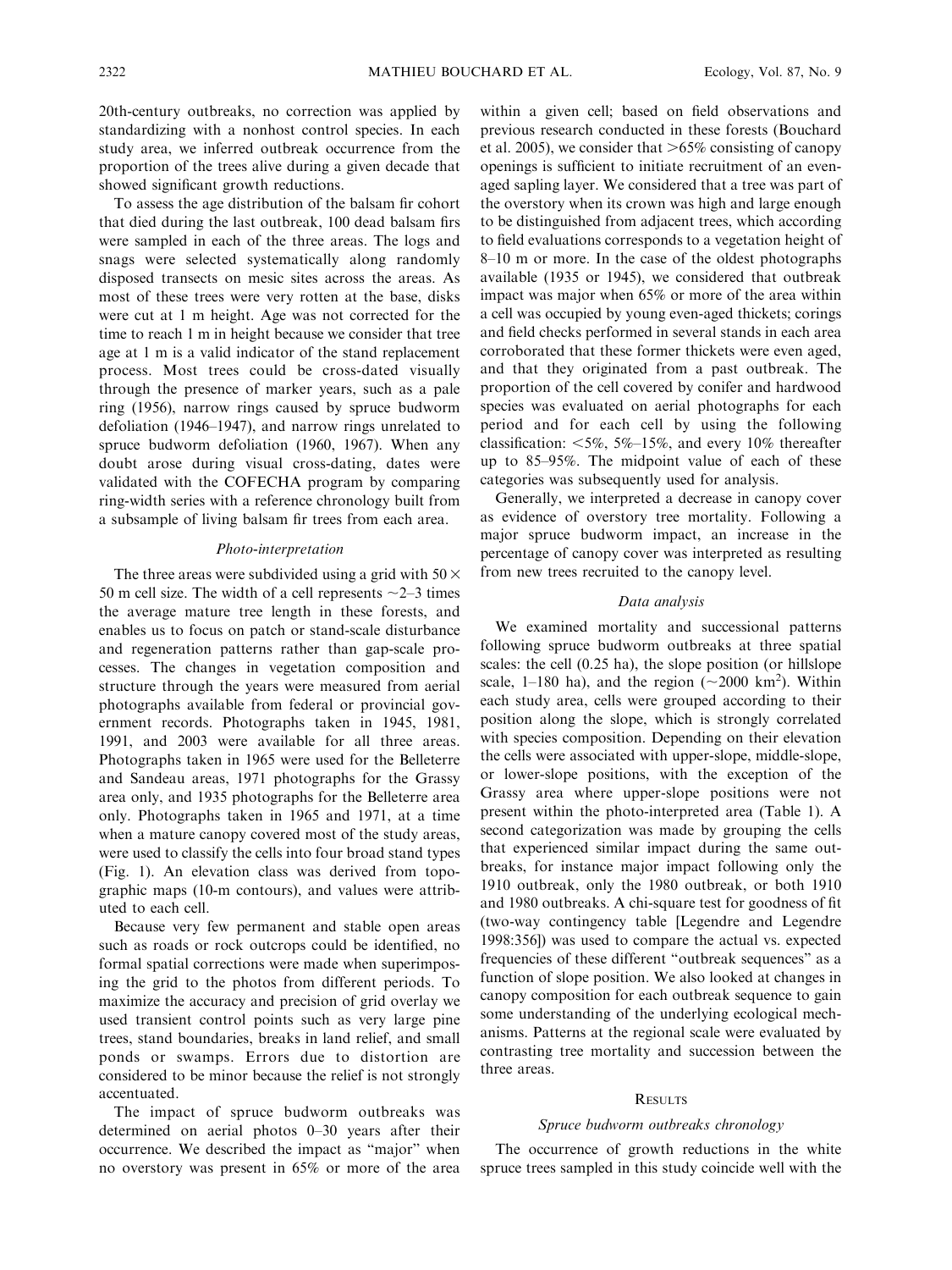| Study area and<br>slope position | Elevation<br>(m above sea level)      |                   | Percentage of cells with major outbreak impact |                           |                                  |                      |
|----------------------------------|---------------------------------------|-------------------|------------------------------------------------|---------------------------|----------------------------------|----------------------|
|                                  |                                       | No. cells         | $1910$ only                                    | 1980 only                 | 1910 and 1980                    | None                 |
| Grassy <sup>†</sup>              |                                       |                   |                                                |                           |                                  |                      |
| lower<br>middle<br>all           | $310 - 329$<br>330-339                | 280<br>164        | 20<br>12                                       | 31<br>16<br>25            | 41<br>30<br>37                   | 20<br>35<br>26       |
| Sandeau                          |                                       |                   |                                                |                           |                                  |                      |
| lower<br>middle<br>upper<br>all  | 380-389<br>$390 - 399$<br>$400 - 419$ | 200<br>301<br>241 | 26<br>22<br>19                                 | 25<br>$\mathcal{I}$<br>10 | 32<br>20<br>$\overline{2}$<br>18 | 37<br>47<br>75<br>53 |
| <b>Belleterre</b>                |                                       |                   |                                                |                           |                                  |                      |
| lower<br>middle<br>upper<br>all  | $310 - 329$<br>330-339<br>$340 - 359$ | 115<br>238<br>143 | 13<br>32<br>28<br>26                           | 17<br>$\mathbf{0}$<br>6   | 43<br>16<br>18                   | 28<br>48<br>71<br>50 |

TABLE 1. Percentage of cells with major outbreak impact for each study area.

The criterion for a major impact is a canopy cover of  $<35\%$  on aerial photos taken 0–30 years following known spruce budworm outbreaks.

- No upper-slope positions occurred in the Grassy area.

timing of spruce budworm outbreaks previously reported on large-scale defoliation maps for the 1910, 1945 (Brown 1970), and the 1980 (Hardy et al. 1986) outbreaks (Fig. 2). Growth reductions were relatively synchronous for the Grassy and Sandeau areas, but were delayed by a few years in the Belleterre area for the 1910 and 1980 outbreaks. In terms of the proportion of trees affected by significant growth reductions at the peak of the outbreaks, the most intense was the 1910 outbreak, followed by the 1980 and 1945 outbreaks; this was true for all three areas (Fig. 2).

Synchronous growth reductions were less obvious during the 19th century. An outbreak may have occurred around 1825 in the Belleterre area (Fig. 2), and although this interpretation is based on only a few trees, it coincides with an outbreak detected  $\sim$ 150 km to the northwest by Morin et al. (1993). Defoliation caused by the budworm might also have occurred in 1840 or earlier (Sandeau), 1860 (Belleterre and Grassy), and 1890 (Belleterre), but only 30–40% of trees had significant growth reductions during those events (Fig. 2). Thus even if some outbreaks may have occurred during the 19th century, they were probably not very severe compared with those observed during the 20th century.

# Mortality and composition fluctuations at the regional scale

Two important mortality episodes caused by the spruce budworm were detected on aerial photographs. We attributed the high number of cells showing major disturbance impacts on the 1935 and 1945 photographs to the 1910 outbreak (Table 1). The recruitment age of dead balsam firs sampled in all three areas points to the importance of this outbreak: tree recruitment to 1 m in height reached a peak in the 1920s decade in all three areas, a few years after the cessation of the 1910 outbreak (Fig. 2). Very few of these trees reached a height of 1 m later than 1930 or before 1910. The effect of the 1945 outbreak is not visible on the 1945, 1965, or 1971 photographs, and surveys in the studied areas revealed no stand that could have originated from this event. The second major conifer mortality episode was a consequence of the 1980 outbreak. We infer from the presence of extensive mature conifer stands in 1965– 1971, and from the age distribution of dead balsam firs, that virtually all balsam firs were 50 years old or more (at 1-m height) when the 1980 outbreak began. Canopy breakup during this event began earlier and was more important in the Grassy area (Fig. 3A), where the proportion of conifer stands was particularly high before the outbreak. The 1980 outbreak also had a major impact in some cells that had not suffered a major impact in 1910, including a high proportion of cells where black spruce had been dominant (Table 2).

The abundance of hardwood species fluctuated as well during the 1935–2003 period (Fig. 3A). A slight decrease in hardwood canopy cover was observed during the 1945–1965 (Sandeau) and 1945–1971 (Grassy) periods, but this cannot be considered as a major impact disturbance at the cell scale since far less than 65% of the canopy was opened up. This minor decrease coincides with the birch dieback that has been reported in southeastern Canada following severe spring thaw– frost events, especially in the years 1944 and 1945 in western Québec (Braathe 1995). A second, more pronounced hardwood decline occurred after 1980 in all three areas, following a sharp increase in hardwood canopy cover (Fig. 3A). This second decline was a relatively gradual process, taking place between 1980 and 2003, and mostly occurred as an indirect consequence of spruce budworm outbreaks (see Discussion for further details).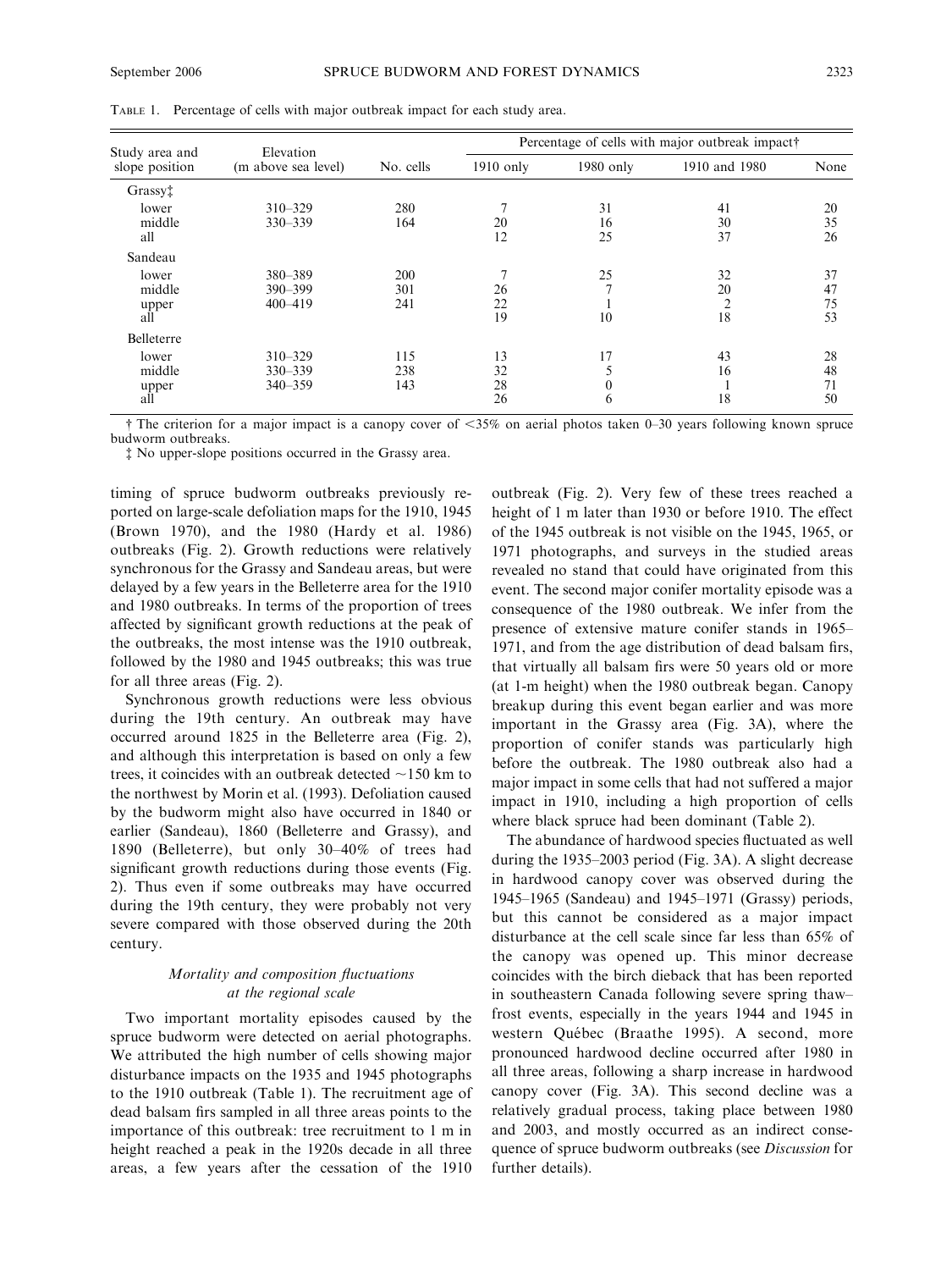

FIG. 2. For each study area, (A) white spruce standardized ring width indices, (B) proportion of balsam fir trees that recruited (first tree ring at 1-m height) during a given five-year period, and (C) proportion of white spruce trees showing significant growth reductions (i.e., five consecutive years with growth inferior to mean standardized ring width, including at least one year with growth below the mean standardized ring width by  $>1.28$  sp).

# Outbreak impact and post-outbreak succession at the hillslope scale

Each photointerpreted cell was categorized into three possible outbreak sequences for the 20th century: major impact only in 1910, only in 1980, or in both 1910 and 1980 (Table 1). The 1945 outbreak was not considered because it did not produce any detectable impact. Of the total number of photo-interpreted cells in the Belleterre, Sandeau, and Grassy areas, 50%, 47%, and 74%, respectively, experienced a major budworm impact during the 1910 and/or the 1980 outbreak (Table 1). The three outbreak sequences are also significantly associated with slope position in the three areas according to the goodness-of-fit test ( $P < 0.001$ ; Fig. 4). The differences between expected and observed frequencies are consistently positive on middle- and upper-slope positions for the cells with major impact only in 1910, but this difference is negative on lower positions (Fig. 4). The trend is opposite for cells with major impact in 1980 only and those affected both in 1910 and 1980, which are positively associated with the lower part of the topographic gradient (Fig. 4).

Cells showing a major outbreak impact in both 1910 and 1980 were considered as cases of cyclic succession, where dominance by conifers (essentially balsam fir) existed both before and after the 1910 outbreak (Fig. 3C). For cells experiencing major impact in 1910 but not in 1980, we assume that invasion by nonhost species (or species change) took place after 1910. This is based on the logical inference that overstory balsam firs showed a .95% mortality rate during the last outbreak (Bouchard et al. 2005), and hence all cells without major impact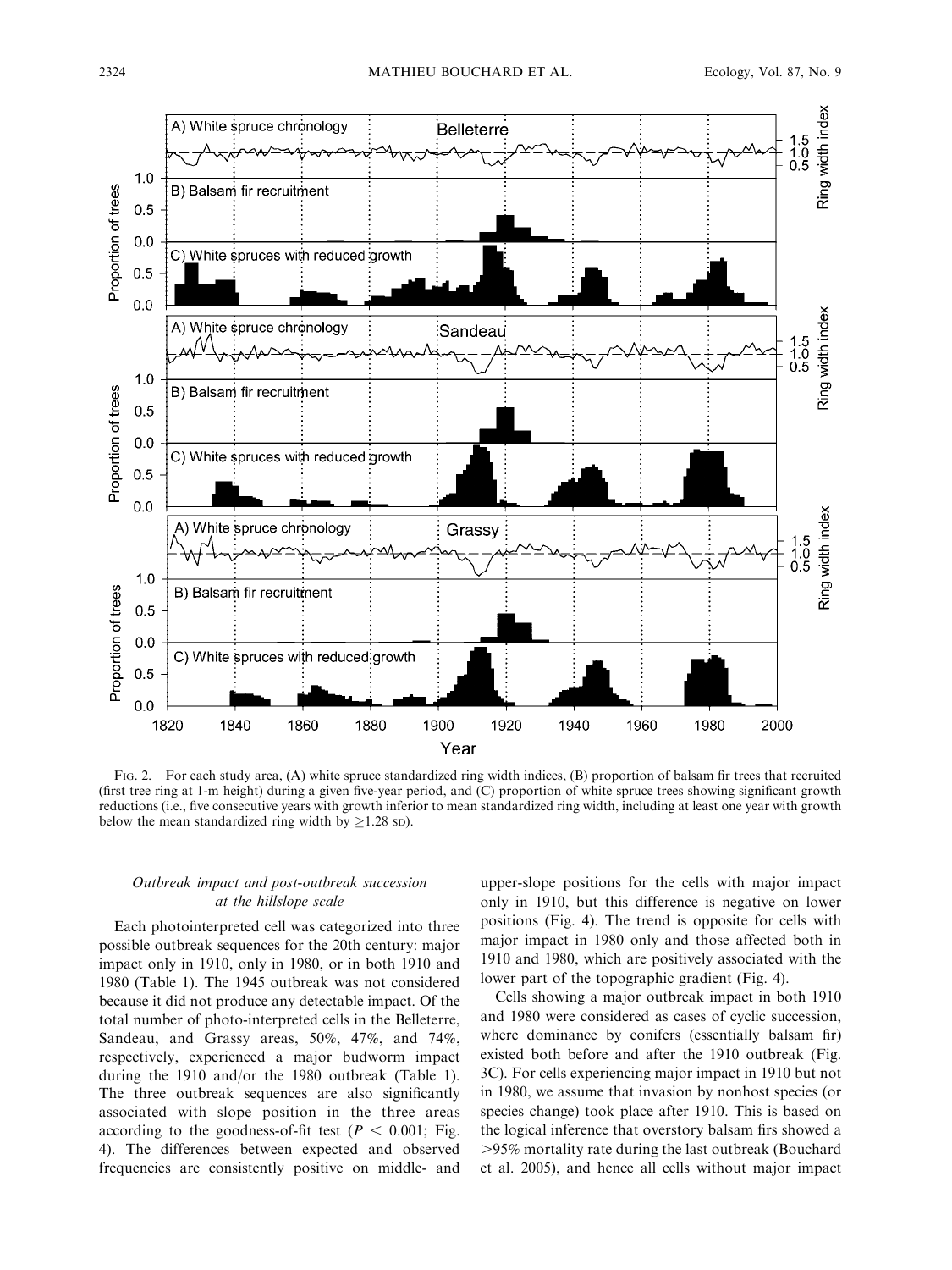

FIG. 3. Changes in conifer, hardwood, and total canopy cover in the three study areas, based on aerial photos taken during the period 1945–2003 (Grassy and Sandeau areas) or 1935–2003 (Belleterre area): (A) All cells combined, major and nonmajor impact; (B) cells with major impact following the 1910 outbreak only; (C) cells with major impact following the 1980 outbreak only; and (D) cells with major impact following both outbreaks. Labels in left-hand panels pertain to the entire row.

during the 1980 outbreak were dominated by other species. The evolution of canopy composition in these cells (Fig. 3B) confirms that hardwood content was much higher than for the other outbreak sequences. Species change in the overstory occurred in 60%, 51%, and 24% of the cells with major impact in 1910 in the Belleterre, Sandeau, and Grassy areas, respectively (Table 1).

## **DISCUSSION**

Each of the three successive spruce budworm outbreaks that occurred during the 20th century had consistent impacts in terms of mortality and succession at the regional scale. Within each study area, however, the type of post-outbreak succession varied depending on slope position. Our results indicate that two spatial scales, region  $({\sim}200\,000$  ha in the present study) and hillslope  $({\sim}50$ –500 ha), are important to consider in order to understand the effects of past spruce budworm outbreaks on forest dynamics.

TABLE 2. Predisturbance composition in cells with major impact only after the 1980 outbreak.

|                                        |                 | Pre-outbreak dominant composition $(\%)$ |                        |                   |                     |  |  |
|----------------------------------------|-----------------|------------------------------------------|------------------------|-------------------|---------------------|--|--|
| Study<br>areas                         | No.<br>cells    | Hardwoods                                | <b>Black</b><br>spruce | Mixed             | Balsam<br>fir       |  |  |
| Grassy<br>Sandeau<br><b>Belleterre</b> | 113<br>73<br>30 | 0.9<br>8.2<br>67                         | 94.7<br>60.3<br>60.0   | 18<br>15.1<br>6.7 | 2.7<br>16.4<br>26.7 |  |  |

Note: Composition was obtained by interpretation of aerial photographs from 1965 (Belleterre and Sandeau) and 1971 (Grassy).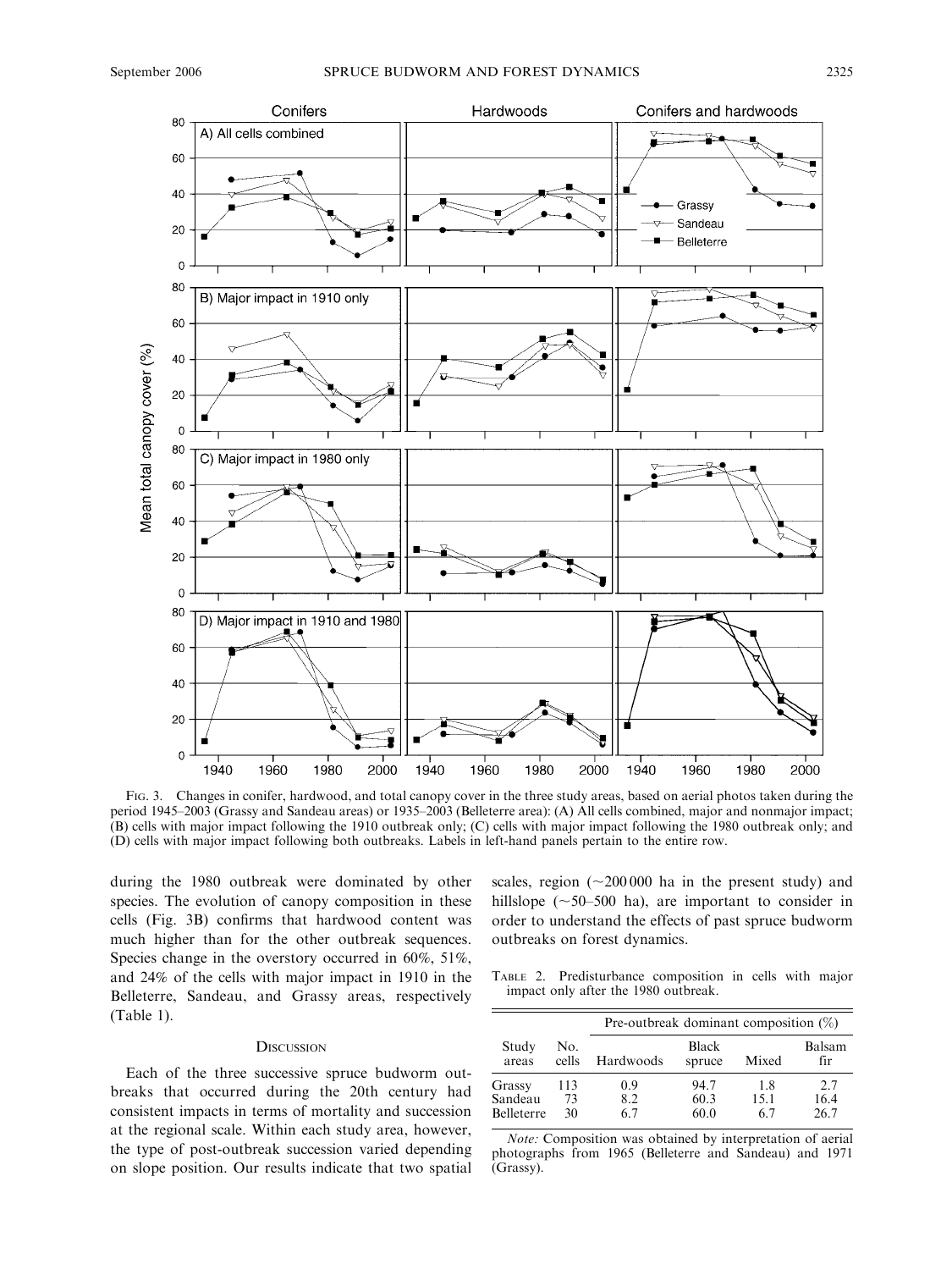# Mortality following 20th-century outbreaks

Two important spruce budworm outbreaks strongly affecting forest dynamics occurred over the last 100 years, one ca. 1910 and the other ca. 1980. The 1980 outbreak was apparently more severe, because it resulted in heavy mortality in stands dominated by black spruce that had been spared by the 1910 and 1945 outbreaks. Compared with balsam fir, black spruce is generally better able to survive a given level of defoliation (Blais 1957, Erdle and MacLean 1999, Nealis and Régnière 2004), but black spruce stands are more likely to die when trees are senescent (Erdle and MacLean 1999), or during flowering years (Blais 1957). With the information presently available, it is not possible to evaluate whether the higher impact in 1980 in these stands was due to a higher outbreak severity (i.e., intensity and duration of defoliation) or the presence of a weakened tree cohort. In forests of the Ottawa Valley to the south, Blais (1981a) came to the conclusion that both factors probably contributed to the unusually high mortality of white spruce during the same outbreak.

Our results suggest that all stands dominated by mature balsam fir could be killed during one outbreak, a phenomenon already observed in other regions (Blais 1954, 1981a, MacLean and Ostaff 1989, Bergeron et al. 1995). This circumstance was particularly pronounced in our study because apparently no immature stands (e.g., 15–50 years old) survived after the 1910 and 1980 outbreaks, and all stands dominated by balsam fir formed a roughly even-aged cohort at the regional scale (i.e., northern Témiscamingue). No major mortality resulted from the 1945 outbreak, even though aerial surveys confirm that defoliation occurred for a period of  $\sim$ 10 years (Brown 1970). In surrounding regions, extensive mortality was reported during this outbreak (Turner 1952, Ghent et al. 1957, Blais 1981a, Morin 1994). The minor impact observed in this region can be partly explained by the fact that most balsam firs had recruited after the 1910 outbreak and were still relatively young in 1945. It is well known that the survival of balsam fir trees and stands tends to decline gradually with age (MacLean 1980, Erdle and MacLean 1999). In agreement with previous research, we can conclude from the low impact of the 1945 outbreak that (1) outbreak indicators such as defoliation records or host tree ring widths may be misleading when evaluating the impact of an outbreak in terms of tree or stand mortality (Royama 1984, Jardon et al. 2003), and (2) at the regional scale the presence of aging stands of host species is not a prerequisite for an outbreak to occur (Royama 1984).

## Forest succession after the 1910 outbreak

Based on variations in canopy composition in cells that experienced major impact as a result of the 1910 outbreak, it can be seen that the consecutive replacement by nonhosts can persist for long periods, and that different successional pathways occur according to slope position. To simplify the analysis, we regrouped these



FIG. 4. Residual values from a two-way goodness-of-fit (chi-square) test of cells of the three study areas according to their topographic position and outbreak sequences. A high positive residual value, or difference between expected and actual frequencies, indicates a positive association between topographic position and outbreak sequence. No upper-slope positions occurred in the Grassy area.

pathways into two kinds: cyclic succession, where stand replacement does not bring about an important change in canopy composition, and compositional changes where nonhost species replace, at least partly, host species in overstory dominance.

Stand mortality caused by the spruce budworm is often expected to result in cyclic succession by balsam fir. This assumption has its roots in the well-known ability of balsam fir to form an extensive seedling bank under its own canopy (Baskerville 1975, MacLean 1984, Morin 1990, 1994). We observed cyclic replacement mostly in lower-slope positions, where patches of host species killed by the 1910 outbreak were colonized by dense conifer thickets, with a minor hardwood component (Fig. 3C). However between 24% and 59% of the cells with major budworm impact in 1910, mainly on upper-slope positions, were replaced by species mixtures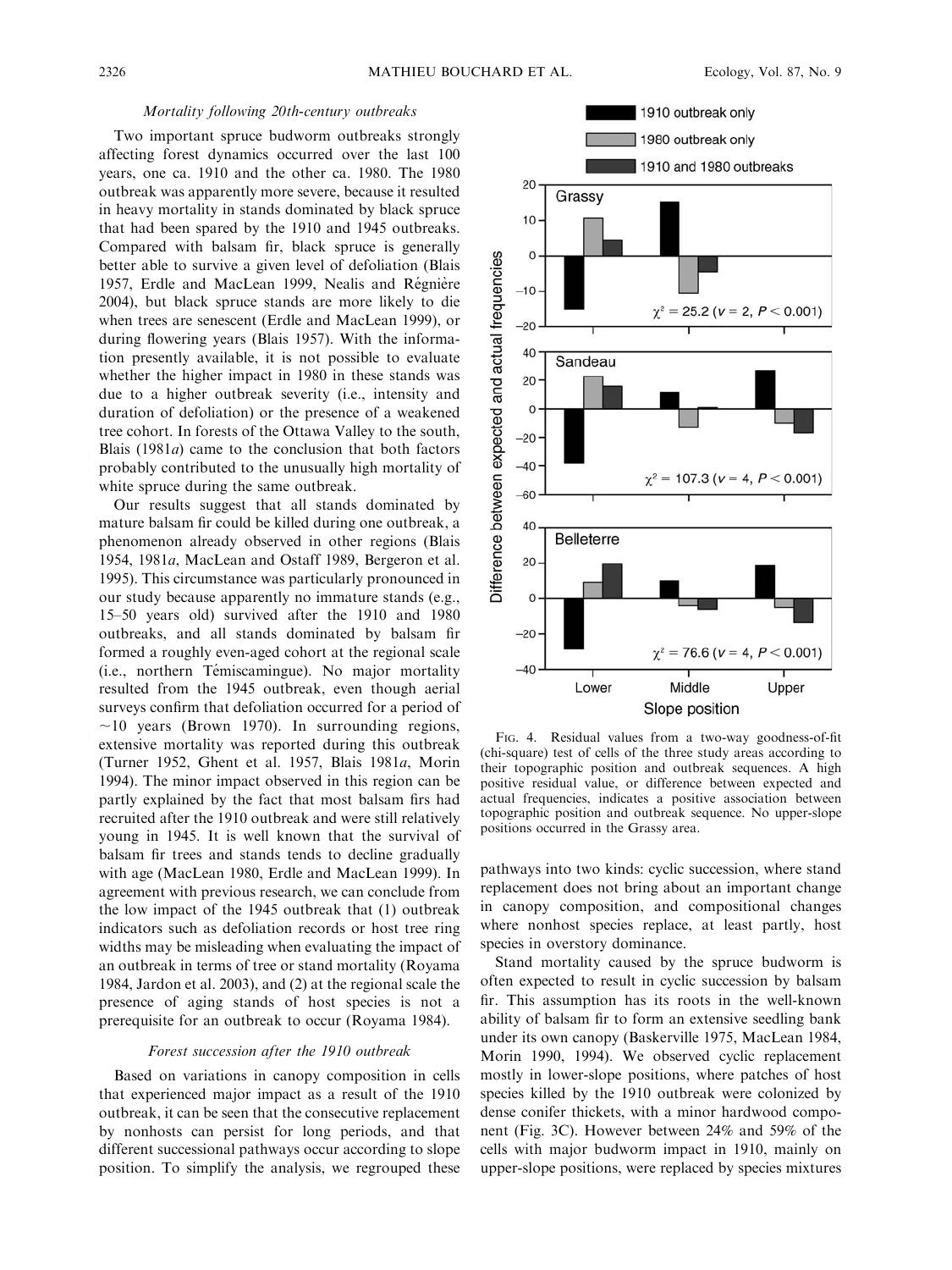dominated by hardwoods (Table 1). The influence of slope position on post-outbreak succession is not surprising: lower slopes are cooler and more poorly drained than upper-slope positions, and such conditions are generally less favorable for the establishment and growth of birch species relative to balsam fir in this region (Fraser 1954, Brown 1981). Dryer conditions on upper-slope positions could also be responsible for regeneration failures of balsam fir (Sims et al. 1990). We speculate that such failures might have been exacerbated during or before the 1910 outbreak, as this coincides with an exceptionally dry period in the greater region (Lefort et al. 2003). The post-1910 hardwood cohort began to break up after 1980, a decline probably associated with senescence, but also perhaps hastened and/or synchronized throughout the region by environmental modifications consecutive to conifer mortality in these stands (Bouchard et al. 2005). Causes of hardwood mortality can include cavitation and embolism following excessive evapotranspiration (Sperry et al. 1994), postoutbreak windthrows (Morin 1990), or the influence of secondary pathogens (Braathe 1995).

At the regional scale, the fluctuations in canopy cover for the broad categories ''conifers'' and ''hardwoods'' (Fig. 3A) are also likely to mask more subtle changes in overstory or understory composition. Observations of the current understory in these stands indicate that in the future, an important part of the stands invaded by hardwoods after the 1910 outbreak are likely to remain mixed with significant proportions of white birch, cedar, and yellow birch, in addition to balsam fir (Bouchard et al. 2005). An important part of the stands dominated by black spruce and affected only in 1980 may also be shifting in composition toward balsam fir (M. Bouchard, personal observation). Hence, even if constancy in species composition seems to occur at the cell scale in some topographic positions (lower slopes dominated by balsam fir), at the hillslope or regional scales the disturbance regime instigated by the budworm causes fluctuations in species composition, at least when considering a century-long time frame, such as the 20th century.

# Long-term trends in outbreak impact

Some authors have speculated on an increase in outbreak severity, frequency, and extent during the 20th century. Whereas Blais (1983, 1985) attributed this mostly to an increase in balsam fir content in northeastern America, Royama et al. (2005) proposed that changes in spruce budworm population cycles, and in their degree of synchrony over large areas, are more related to climate or stochasticity than to forest conditions. Without entering into the debate about which factors best explain outbreak occurrence over very large, subcontinental spatial scales, our data can improve the comprehension of insect/forest relations at the regional scale.

Although spruce budworm population or defoliation levels were not evaluated directly in this study, we have been able to show that the impact of successive outbreaks did not increase linearly during the 20th century. The most important outbreaks were the 1910 and 1980 outbreaks, separated by the less severe 1945 outbreak. Two mechanisms seem to impede any linear increase in the impact of successive outbreaks. The first is that over the long term, colonization of a substantial proportion of the stands by nonhost species diminishes the impact of future outbreaks by limiting the area occupied by host species, an effect that persisted for 70 years or more in Témiscamingue (Fig. 3B). This augmentation of nonhost species abundance may also diminish the mortality caused by future outbreaks, because the mortality of host species during an outbreak is usually negatively related to the abundance of nonhost species within a stand, which may be caused by a higher effectiveness of the budworm's natural enemy complex (Bergeron et al. 1995, Su et al. 1996, Capuccino et al. 1998). The second mechanism is that even if nonhosts do not invade, an outbreak causing high mortality levels at the regional scale will cause a shift in dominance toward very young balsam fir stands. As mentioned above, these younger forests will be more resistant for a period of 50 years or more, and any outbreak occurring within this interval is likely to have a relatively low impact.

We did not note the expected clear increase in frequency and extent of the outbreaks during the 20th century, but looking at longer temporal scales a different pattern is observable, with a change occurring between the 19th and 20th centuries. This has been noted by others, and may be due to the impact of climate change on the insect and its natural enemy complex (Fleming and Candau 1998), stochastic variations in the insect population cycles (Royama et al. 2005), or even to methodological difficulties in detecting past outbreaks (Boulanger and Arseneault 2004). A major pulse of large fires may also have triggered a synchronous postfire successional process throughout the region, resulting in balsam fir stands reaching maturity in time for the 1910 outbreak (Bergeron and Leduc 1998). Based on the age of the oldest trees cored in the studied areas, which were mostly yellow birches, we can estimate that if such a fire pulse occurred it was before the year 1800.

An increased abundance of balsam fir due to forest management activities has also been proposed as a factor explaining changes in outbreak patterns (Blais 1983). This is not likely in our region because the selective removal of some large white pines, which was the principal forestry practice carried out in southwestern Quebec during the second half of the 19th century (Brown 1981), is unlikely to have transformed the forest sufficiently to generate massive amounts of mature or overmature balsam fir stands in time for the 1910 outbreak. Some fires might also have been set off by early settlers before 1920 (Vincent 1995, Grenier et al. 2005), but the consequence of this would have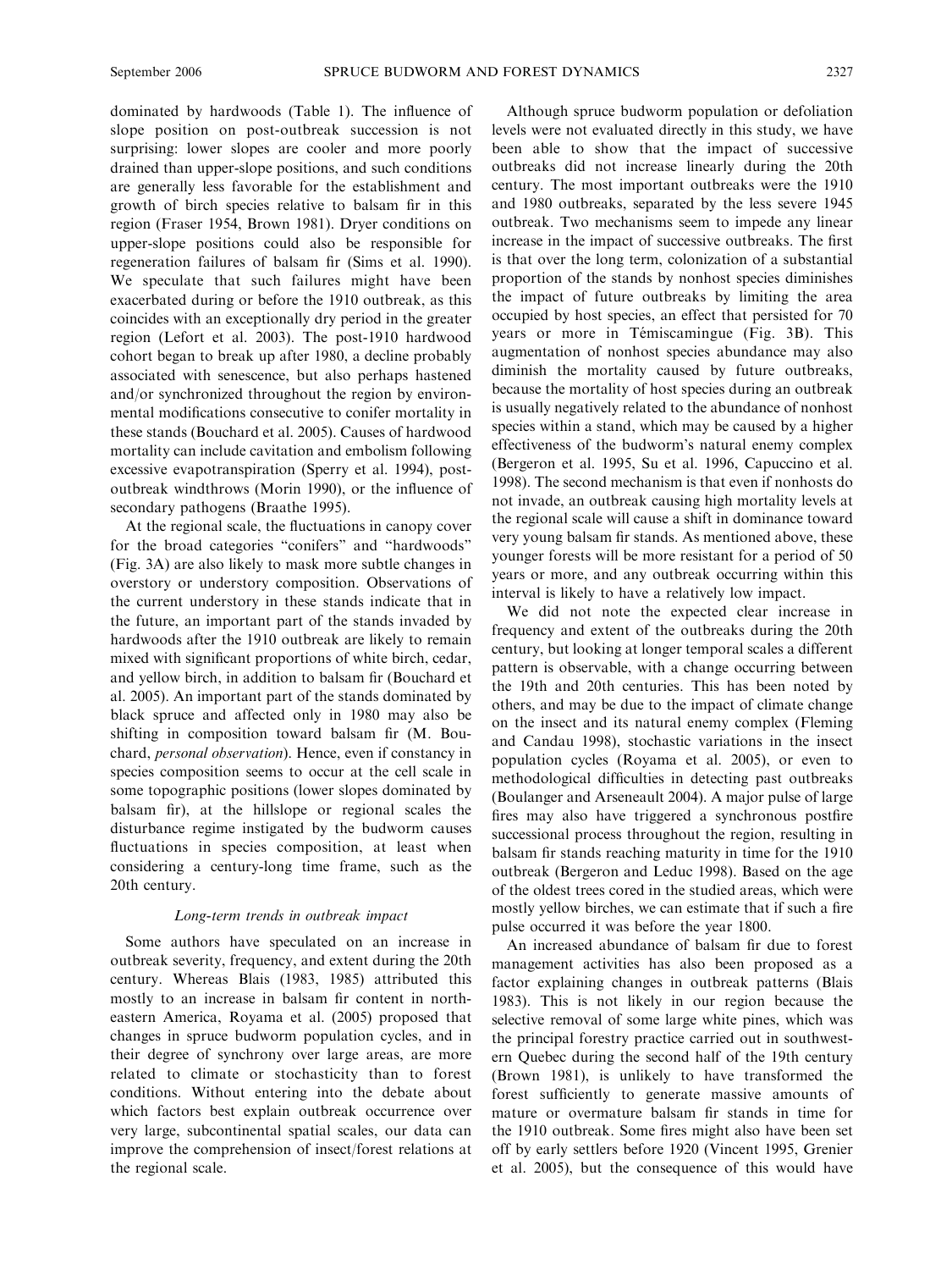been a reduction of balsam fir content at the regional scale. On the whole, there is no indication that balsam fir content was highest toward the later part of the 20th century. Indeed, the very important impact of the 1910 outbreak suggests that the balsam fir component was highest at that time, at least in areas that had not burned recently.

#### Conclusion

A given outbreak can considerably modify the structure and composition of the forest, to the point of influencing the impact of outbreaks occurring 30 or 60 years later. Even if a link between the impact of successive outbreaks through forest characteristics was already reported at the stand scale (Morin 1994), this has rarely been measured directly at the regional scale. The only other well-documented occurrence of a singleage class of balsam fir occurring over a large area due to spruce budworm outbreaks is the Cape Breton area in Nova Scotia (MacLean and Ostaff 1989), but a longterm invasion by hardwoods was not reported in this region. The effect of successive outbreaks in northern Témiscamingue also appears to be different from the situation observed in some regions of eastern Canada, where successive outbreaks can lead to forest mosaics with stands in various stages of development (MacLean 1984, Morin 1994, Leblanc and Bélanger 1998). Our results confirm that even if spruce budworm populations reach outbreak levels synchronously over most of the range of the insect (Williams and Liebhold 2000, Jardon et al. 2003), the effect of successive outbreaks in terms of forest dynamics needs to be assessed on a regional basis.

#### **ACKNOWLEDGMENTS**

We thank H. Larose and S. Bujold for assisting with fieldwork, and D. MacLean, A. de Römer, and an anonymous reviewer for their comments on the manuscript. Funding for this study came from Tembec Inc., the CFS-NSERC Forest Research Partnership Program, and the Ministère de l'Éducation du Québec (FQRNT program).

#### LITERATURE CITED

- Baskerville, G. L. 1975. Spruce budworm: super silviculturist. Forestry Chronicle 51:138–140.
- Batzer, H. O., and M. P. Popp. 1985. Forest succession following a spruce budworm outbreak in Minnesota. Forestry Chronicle 61:75–80.
- Bergeron, Y., and A. Leduc. 1998. Relationships between change in fire frequency and mortality due to spruce budworm outbreak in the southeastern Canadian boreal forest. Journal of Vegetation Science 9:492–500.
- Bergeron, Y., A. Leduc, H. Morin, and C. Joyal. 1995. Balsam fir mortality following the last spruce budworm outbreak in north-western Quebec. Canadian Journal of Forest Research 25:1375–1384.
- Blais, J. R. 1954. Recurrence of spruce budworm infestations in the past century in the lac Seul area of northwestern Ontario. Ecology 35:62–71.
- Blais, J. R. 1957. Some relationships of the spruce budworm, Choristoneura fumiferana (Clem.), to black spruce, Picea mariana (Moench) Voss. Forestry Chronicle 33:364–372.
- Blais, J. R. 1981a. Mortality of balsam fir and white spruce following a spruce budworm outbreak in the Ottawa River

watershed in Quebec. Canadian Journal of Forest Research 11:620–629.

- Blais, J. R. 1981b. Recurrence of spruce budworm outbreaks for two hundred years in western Quebec. Forestry Chronicle 58:273–275.
- Blais, J. R. 1983. Trends in the frequency, extent and severity of spruce budworm outbreaks in eastern Canada. Canadian Journal of Forest Research 13:539–547.
- Blais, J. R. 1985. The ecology of the eastern spruce budworm: a review and discussion. Pages 49–59 in C. J. Sanders, R. W. Stark, E. J. Mullins, and J. Murphy, editors. Recent advances in spruce budworm research. Proceedings of the CANUSA Spruce Budworm Research Symposium 1984. Canadian Forest Service, Ottawa, Canada.
- Bouchard, M., D. Kneeshaw, and Y. Bergeron. 2005. Mortality and stand renewal patterns following the last spruce budworm outbreak in mixed forests of western Quebec. Forest Ecology and Management 204:297–313.
- Boulanger, Y., and D. Arseneault. 2004. Spruce budworm outbreaks in eastern Quebec over the last 450 years. Canadian Journal of Forest Research 34:1035–1043.
- Braathe, P. 1995. Birch dieback—caused by prolonged early spring thaws and subsequent frost. Norwegian Journal of Agricultural Sciences. Supplement 20:1–59.
- Brown, C. E. 1970. A cartographic representation of spruce budworm (Choristoneura fumiferana (Clem.) infestations in eastern Canada, 1909–1966. Canadian Forest Service Report 1263, Ottawa, Canada.
- Brown, J.-L. 1981. Les forêts du Témiscamingue. Études écologiques no. 5, Laboratoire d'écologie forestière, Laval University, Quebec City, Quebec, Canada.
- Capuccino, N., D. Lavertu, Y. Bergeron, and J. Régnière. 1998. Spruce budworm impact, abundance and parasitism rate in a patchy landscape. Oecologia 114:236–242.
- D'Aoust, V., D. Kneeshaw, and Y. Bergeron. 2004. Characterization of canopy openness before and after a spruce budworm outbreak in the southern boreal forest. Canadian Journal of Forest Research 34:339–352.
- Déry, S., L. Bélanger, S. Marchand, and S. Côté. 2000. Succession après épidémie de la tordeuse des bourgeons de l'épinette (Choristoneura fumiferana) dans des sapinières boréales pluviales de seconde venue. Canadian Journal of Forest Research 30:801–816.
- Erdle, T. A., and D. A. MacLean. 1999. Stand growth model calibration for use in forest pest impact assessment. Forestry Chronicle 75:141–152.
- Fleming, R. A., and J.-N. Candau. 1998. Influences of climatic change on some ecological processes of an insect outbreak system in Canada's boreal forests and the implications for biodiversity. Environmental Monitoring and Assessment 49: 235–249.
- Fraser, D. A. 1954. Ecological studies of forest trees at Chalk River, Ontario, Canada. 1. Tree species in relation to soil moisture sites. Ecology 35:406–414.
- Frelich, L. E., and P. B. Reich. 1995. Spatial patterns and succession in a Minnesota southern boreal forest. Ecological Monographs 65:325–346.
- Geiger, R. 1965. The climate near the ground. Harvard University Press, Cambridge, Massachusetts, USA.
- Ghent, A. W., D. A. Fraser, and J. B. Thomas. 1957. Studies of regeneration in forest stands devastated by the spruce budworm. I. Evidence of trends in forest succession during the first decade following budworm devastation. Forest Science 3:184–208.
- Grenier, D., Y. Bergeron, D. Kneeshaw, and S. Gauthier. 2005. Fire frequency for the transitional mixedwood forest of Timiskaming, Québec, Canada. Canadian Journal of Forest Research 35:656–666.
- Hardy, Y., M. Mainville, and D. M. Schmitt. 1986. An atlas of spruce budworm defoliation in eastern North America, 1938–